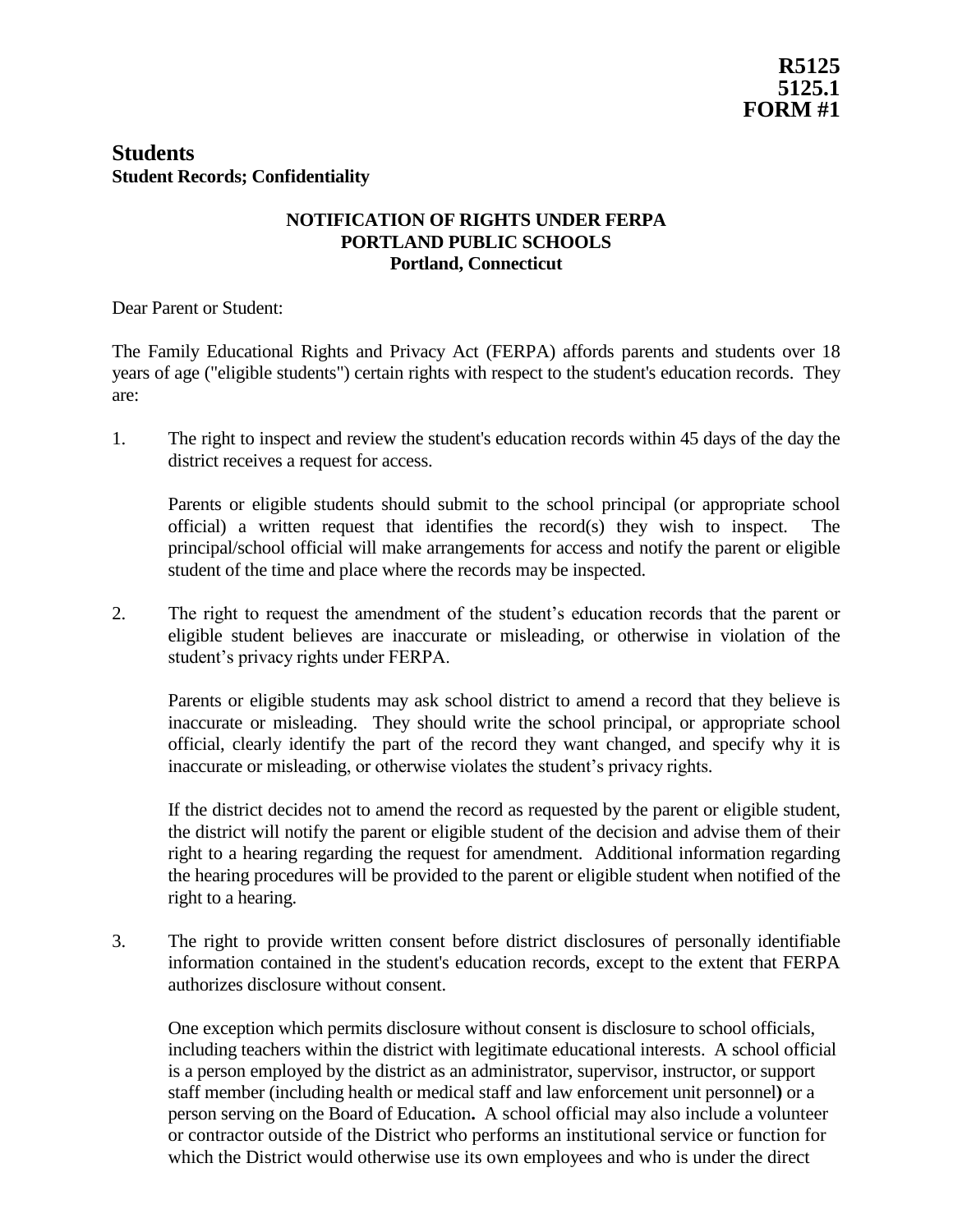control of the District with respect to the use and maintenance of personally identifiable information from education records. This includes a person or company with whom the District has contracted to perform a special task (such as an attorney, auditor, medical consultant or therapist); a parent of student serving on an official committee, such as a disciplinary or grievance committee, or assisting another school official in performing his/her tasks. A school official has a legitimate educational interest if the official needs to review an education record in order to fulfill his/her professional responsibility.

Contractors, consultants, volunteers, and other parties to whom a school has out sourced services or functions are considered "school officials" who may have access to student records, without consent, subject to following conditions:

- The party is under the direct control of the school.
- The party is subject to the same conditions governing the use and redisclosure of education records applicable to other school officials.
- The contractor must ensure that only individuals with legitimate educational interests, as determined by the district or school, obtain access to the education records. The contractor may not redisclosure personally identifiable information without consent unless the District or school has authorized the redisclosure under a FERPA exception and the district or school records the subsequent disclosure.

A school official has a legitimate educational interest if the official needs to review an education record in order to fulfill his or her professional responsibility.

Upon request, the district discloses education records without consent to officials of another school district or charter school or institution of postsecondary education in which a student seeks or intends to enroll or where the student is already enrolled, of the disclosure is for purposes related to the student's enrollment or transfer. (Note: FERPA requires a school district to make a reasonable attempt to notify the student of the records request unless it states in its annual notification that it intends to forward records on request.)

4. The right to file a complaint with the U.S. Department of Education concerning alleged failures by the district to comply with the requirements of FERPA. The name and address of the office that administers FERPA is:

Family Policy Compliance Office U.S. Department of Education 400 Maryland Avenue SW Washington DC 20202-4605

5. The district has determined that the following information regarding the district's students is not harmful or an invasion of privacy, and therefore will release this information without first obtaining parental consent. If a parent, guardian, person acting as a student's parent in the absence of a parent or guardian, or the student (if 18 or older), does not want the district to release the information listed below, they must notify the district in writing within the (10) days of receiving this notice of the information they do not want released.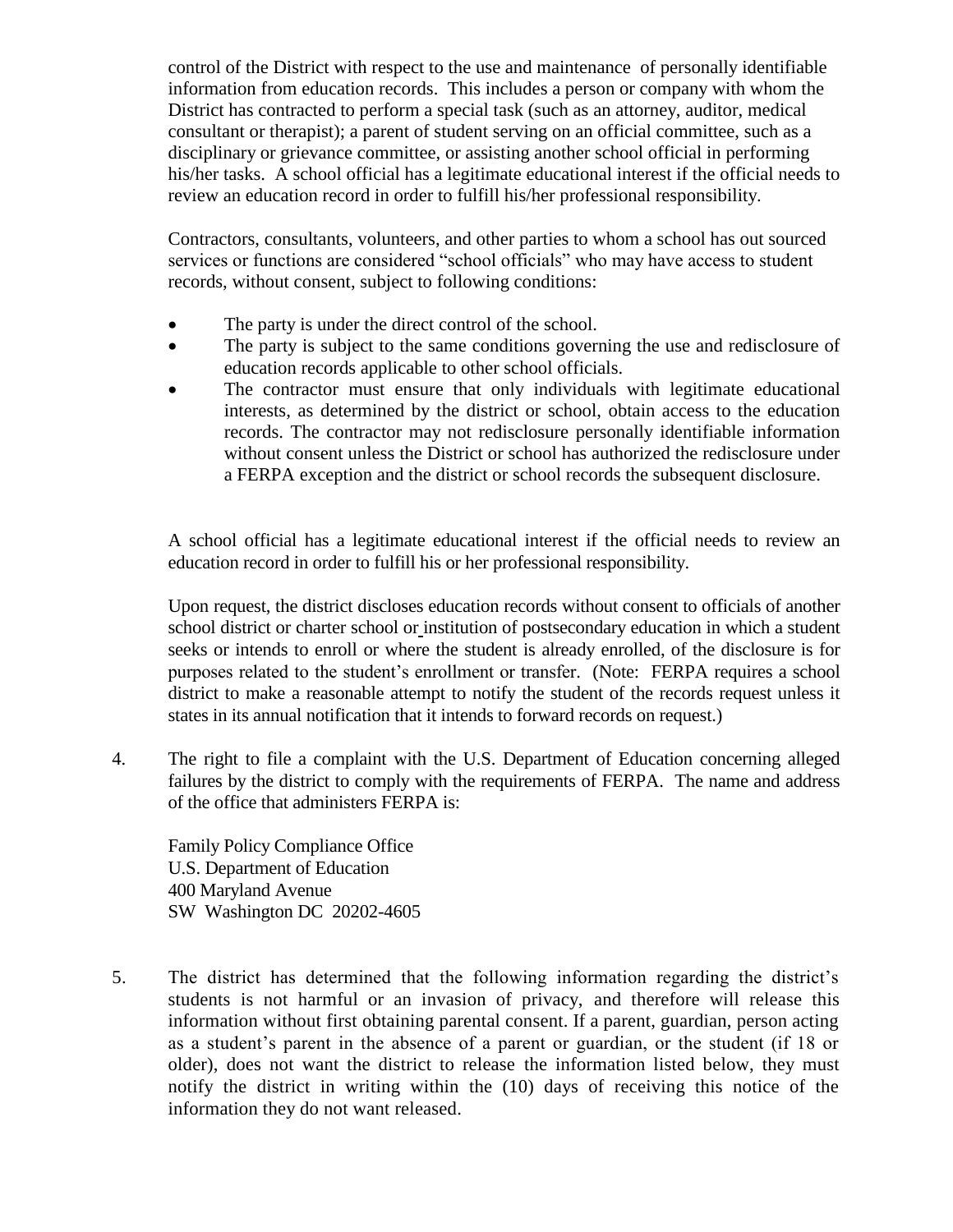The following information may be released without obtaining parental consent:

Student's name, parent's name, address, telephone number, date and place of birth, grade level, major field of study, enrollment status (full-time or part-time), participation in officially recognized activities and sports including audiovisual or photographic records of the openly visible, activities thereof (e.g. artistic performances sporting contests, assemblies, service projects, awards ceremonies, etc.), weight and height of members of athletic teams, dates of attendance, degrees, honors and awards received, most recent previous school attended and photographs of regular school activities that do not disclose specific academic information about the child and/or would not be considered harmful or an invasion of privacy.

A student's ID number or otherwise unique personal identifier displayed on a student ID badge is considered directory information, but only if the identifier cannot be used to gain access to education records except when used in conjunction with one or more factors that authenticates the user's identity, such as a PIN, password, or other factors known only to the authorized user.

- 6. Pursuant to federal law, military recruiters and institutions of higher learning may request and receive the names, addresses and telephone numbers of all high school students, unless their parents or guardians notify the school not to release this information. Please notify the district in writing if you do not want this information released.
- 7. Personally identifiable information in the student's records may be released to authorized representatives of the Attorney General of the United States in connection with an audit or evaluation of Federal or State supported education programs, or for the enforcement of or compliance with Federal legal requirements that relate to those programs, and to outside entities that are designated by them as their authorized representatives to conduct any audit, evaluation, or enforcement or compliance activity on their behalf.
- 8 Schools may release information received under a community notification program concerning a student who is required to register as a sex offender in the State, with consent.
- 9 Except for disclosures to school officials, disclosures related to some judicial orders or lawfully issued subpoenas, disclosures of directory information, and disclosures to the parent/guardian or eligible student, FERPA regulations require the District to record the disclosure. Parents and eligible students have a right to inspect and review the record of disclosures.
- 10. Information may be disclosed from the education records of a student without obtaining prior written consent of the parents or the eligible student in the following situations:
	- a. In connection with financial aid for which the student has applied or which the student has received, if the information is necessary to determine eligibility for the aid, determine the amount of the aid, determine the conditions of the aid, or enforce the terms and conditions of the aid.
	- b. To State and local officials or authorities to whom information is specifically allowed to be reported or disclosed by a State statute that concerns the juvenile justice system and the system's ability to effectively serve, prior to adjudication, the student whose records were released.